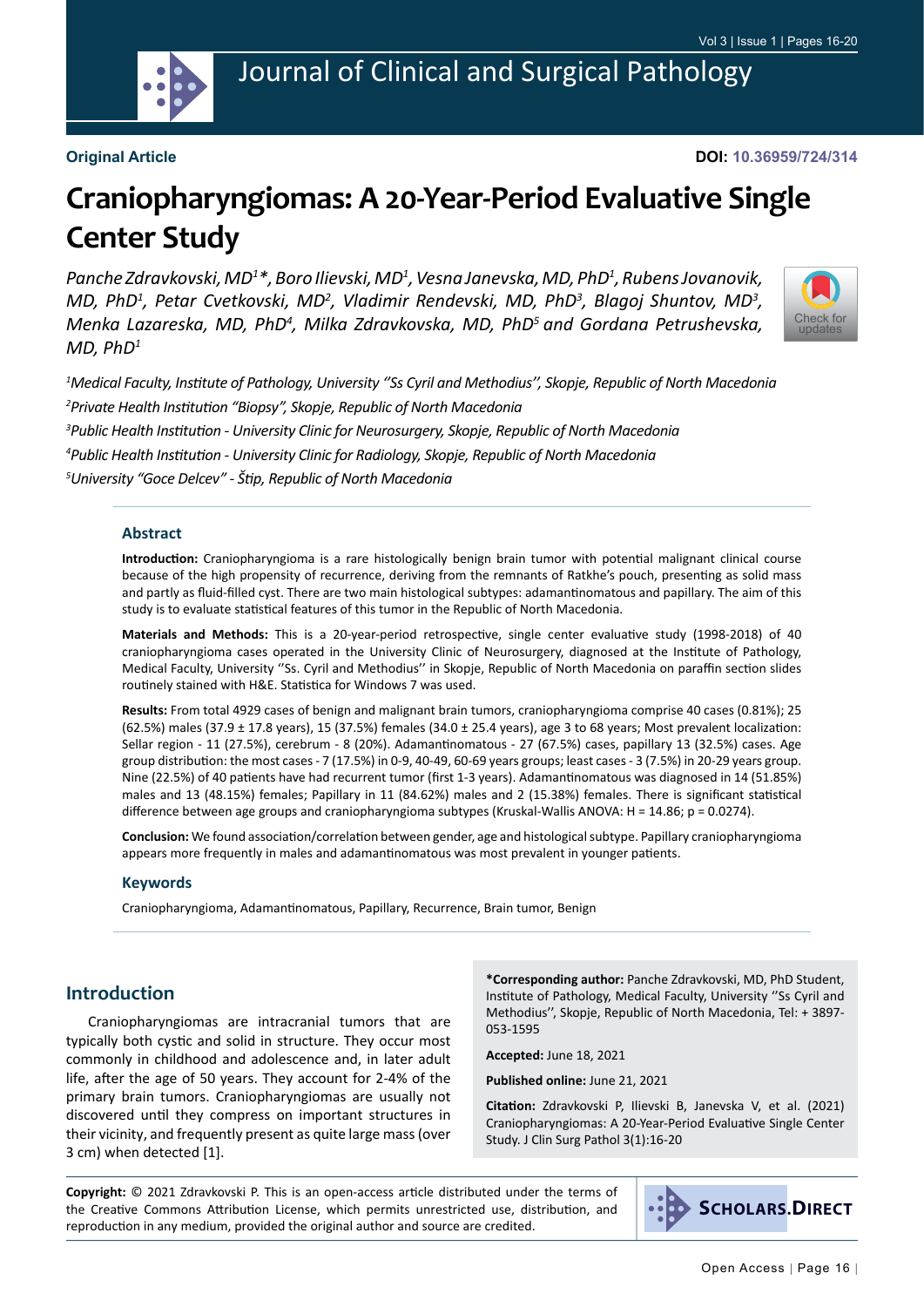They are histologically benign tumors, but they tend to become adherent to structures in and around the pituitary gland and the pituitary stalk, including the optic nerves, optic chiasm, intracranial arteries and the brain itself. They are thought to arise from remnants of the craniopharyngeal duct or Rathke's pouch, which is a developmental structure related to the primitive gut. Embryonic cells from an incompletely involuted craniopharyngeal duct or anterior pituitary gland may give rise to a craniopharyngioma [2]. These tumors are closely related to another cystic mass, occasionally seen in the pituitary region, called Rathke's cleft cyst.

Craniopharyngiomas have two clinicopathological variants (adamantinomatous and papillary) that have distinct phenotypes and characteristic mutations.Adamantinomatous craniopharyngiomas show *CTNNB1* mutations and aberrant nuclear expression of beta-catenin in as many as 95% of cases [3]. Papillary craniopharyngiomas show *BRAF* V600E mutations in 81-95% of cases, which can be detected by immunohistochemistry [4]. Craniopharyngiomas may be infiltrative and, therefore, clinically difficult to manage. Adamantinomatous craniopharyngioma has a bimodal age distribution, with incidence peaks in children aged 5-15 years and adults aged 45-60 years. Rare neonatal and fetal cases have been reported. Papillary craniopharyngiomas occur almost exclusively in adults, at a mean patient age of 40-55 years [5]. Craniopharyngiomas show no obvious gender predilection. The most common site for both subtypes is the suprasellar cistern, with a minor intrasellar component [6]. Unusual locations such as the sphenoid sinus and cerebellopontine angle have also been reported. Craniopharyngiomas, mainly the papillary variant, are also found in the third ventricle. The prognosis for each patient depends on several factors, including the ability of the tumor to be completely removed and the neurological deficits and hormonal imbalances caused by the tumor and the treatment [7,8]. Most of the problems with hormones and vision do not improve with treatment, and sometimes the surgery can make them even worse, because it may damage the brain structures neighboring the tumor.

Craniopharyngiomas have a high propensity for recurrence, mostly in the first 3 years after surgery. Overall recurrence rates range from 0-17% after total removal of the tumor and from 25-63% after partial removal of the tumor with radiotherapy [9].

# **Materials and Methods**

This is a 20-year-period retrospective evaluative single center study (1998-2018) of 40 craniopharyngioma cases operated in the University Clinic of Neurosurgery, diagnosed at the Institute of Pathology, Medical Faculty, University ''Ss. Cyril and Methodius'' in Skopje, Republic of North Macedonia on paraffin section slides routinely stained with H&E. Statistica for Windows 7 was used.

**H&E staining:** Three-micron paraffin sections were made, then deparaffinized and rehydrated to tap water.

Later, the slides were stained with Gill III - Hematoxylin 3x per 1 minute, then washed with tap water until blue dye stops coming off the slides. Decolorization is achieved by 1-minute dip in 0.5% acid alcohol and again wash in tap water. We proceed by adding a counterstain aqueous Eosin for 2 minutes, then dehydrate through 2 changes of 96% Ethanol and 3 changes of 100% Ethanol, 1 minute each change. We then clear in 3 changes of Neo-Clear - 1 minute each change and finish with mount and coverslip.

# **Results**

 From total 4929 cases of benign and malignant brain tumors, craniopharyngioma comprise 40 cases (0.81%) ([Figure 1](#page-2-0)); 25 (62.5%) males (37.9 ± 17.8 years), 15 (37.5%) females (34.0  $\pm$  25.4 years) [\(Figure 2\)](#page-2-1), age 3 to 68 years; Most prevalent localization: Sellar region - 11 (27.5%), cerebrum - 8 (20%). Adamantinomatous - 27 (67.5%) cases, papillary 13 (32.5%) cases [\(Figure 3\)](#page-2-2). Age group distribution: the most cases - 7 (17.5%) in 0-9, 40-49, 60-69 years groups; Least cases - 3 (7.5%) in 20-29 years group. Nine (22.5%) of 40 patients have had recurrent tumor (first 1-3 years). Adamantinomatous was diagnosed in 14 (51.85%) males and 13 (48.15%) females ([Figure 4\)](#page-2-3); Papillary in 11 (84.62%) males and 2 (15.38%) females ([Figure 5\)](#page-2-4). There is significant statistical difference between age groups and craniopharyngioma subtypes (Kruskal-Wallis ANOVA: H = 14.86; p = 0.0274).

During the examined period, the prevalence rate of diagnosed craniopharyngiomas was 0.10 per 100 000 inhabitants. Most, 5 (12.5%) cases were registered in 1999, with an incidence rate of 0.25 per 100 000 inhabitants in that year ([Table 1](#page-1-0)).

<span id="page-1-0"></span>

| Table 1: Number of cases diagnosed annually/highest rate diagnosed |  |
|--------------------------------------------------------------------|--|
| in the 20 years period.                                            |  |

| Year         | Number of<br>Cases | %    | <b>Incidence Rate</b><br>per 100,000<br><b>Inhabitants</b> |
|--------------|--------------------|------|------------------------------------------------------------|
| 1998         | 3                  | 7.5  | 0.15                                                       |
| 1999         | 5                  | 12.5 | 0.25                                                       |
| 2000         | 1                  | 2.5  | 0.05                                                       |
| 2001         | 2                  | 5.0  | 0.10                                                       |
| 2002         | 3                  | 7.5  | 0.15                                                       |
| 2003         | 2                  | 5.0  | 0.10                                                       |
| 2004         | 2                  | 5.0  | 0.10                                                       |
| 2005         | $\overline{2}$     | 5.0  | 0.10                                                       |
| 2006         | $\overline{2}$     | 5.0  | 0.10                                                       |
| 2007         | 2                  | 5.0  | 0.10                                                       |
| 2008         | 2                  | 5.0  | 0.10                                                       |
| 2009         | 3                  | 7.5  | 0.15                                                       |
| 2010         | 1                  | 2.5  | 0.05                                                       |
| 2011         | $\overline{2}$     | 5.0  | 0.10                                                       |
| 2012         | 1                  | 2.5  | 0.05                                                       |
| 2013         | 2                  | 5.0  | 0.10                                                       |
| 2014         | 2                  | 5.0  | 0.10                                                       |
| 2015         | $\mathbf{1}$       | 2.5  | 0.05                                                       |
| 2016         | $\mathbf{1}$       | 2.5  | 0.05                                                       |
| 2017         | $\mathbf{1}$       | 2.5  | 0.05                                                       |
| 2018         | 0                  | 0    | 0                                                          |
| <b>Total</b> | 40                 | 100% | Prevalence<br>0.10/100,000<br>inhabitants                  |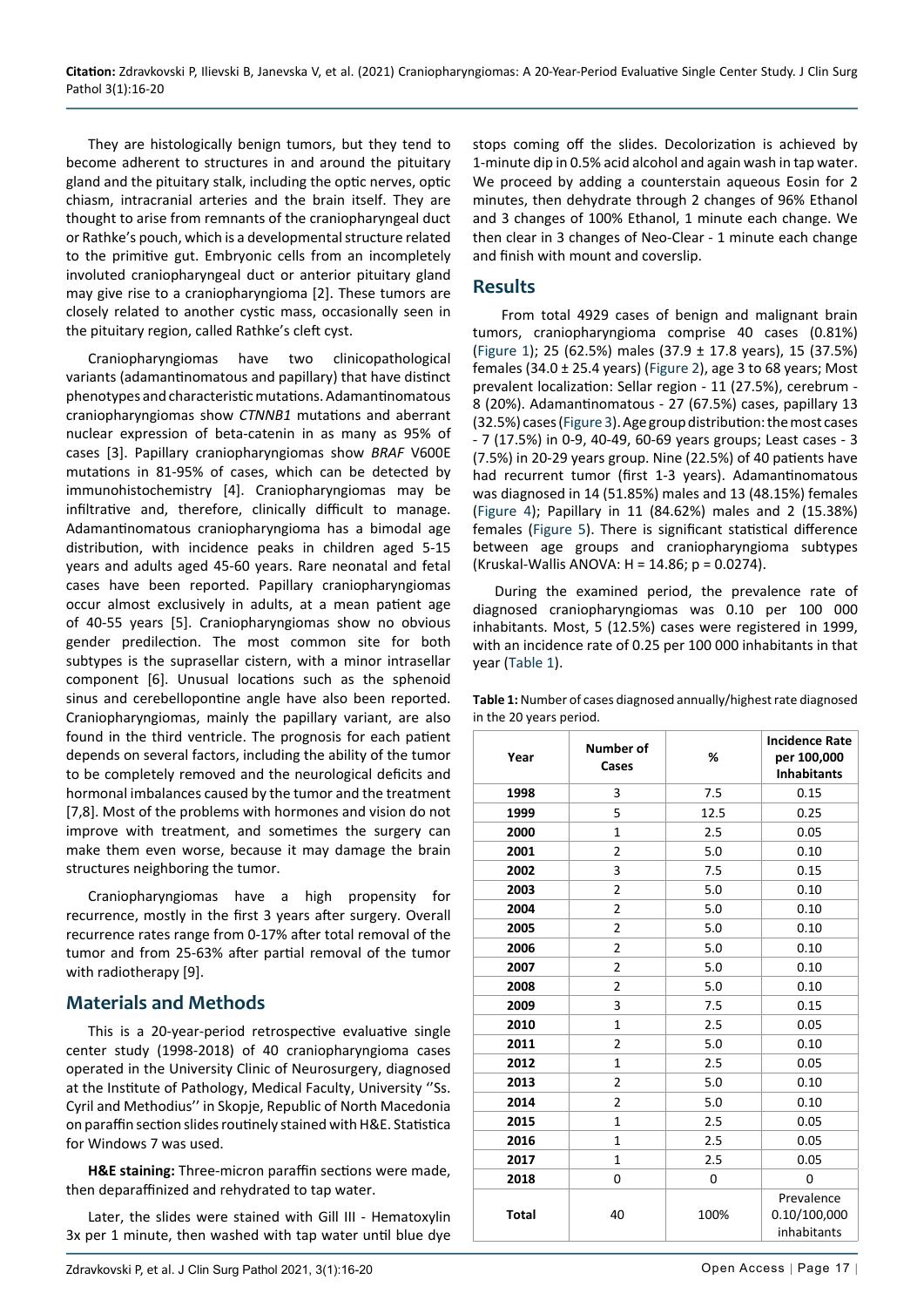<span id="page-2-0"></span>

<span id="page-2-1"></span>

**Figure 2:** Twenty-five (62.5%) of the craniopharyingioma cases were males with mean age of 37.9±17.8 years, fifteen (37.5%) of the craniopharyngioma cases were females with mean age of 34.0±25.4 years.

<span id="page-2-2"></span>

<span id="page-2-3"></span>

<span id="page-2-4"></span>

The average age of patients was  $36.4 \pm 20.7$  years, with the youngest patient being 3 years old and the oldest 68 years ([Table 2](#page-3-0)). The average age of men was  $37.9 \pm 17.8$ years, and for women 34.0 ± 25.4 years. There is no significant difference in age between men and women with diagnosed craniopharyngioma (Mann-Whitney U test: Z = 0.489 p = 0.6246). The highest number of patients - 7 (17.5%) belonged to the age groups from 0 to 9, 40 to 49, and 60 to 69 years, and the smallest number - 3 (7.5%) were at the age of 20 up to 29 years.

Adamantinomatous craniopharyngioma was diagnosed in 14 (51.85%) men and 13 (48.15%) women, and papillary craniopharyngioma in 11 (84.62%) men and in 2 (15.38%) female patients ([Table 3\)](#page-3-1). There is an association/ correlation between the patient's gender and the type of craniopharyngioma (Fisher exact test: p = 0.0458). Papillary craniopharyngiomas are significantly more common in men.

There is a statistically significant difference between age groups in relation to the type of craniopharyngiomas (Kruskal-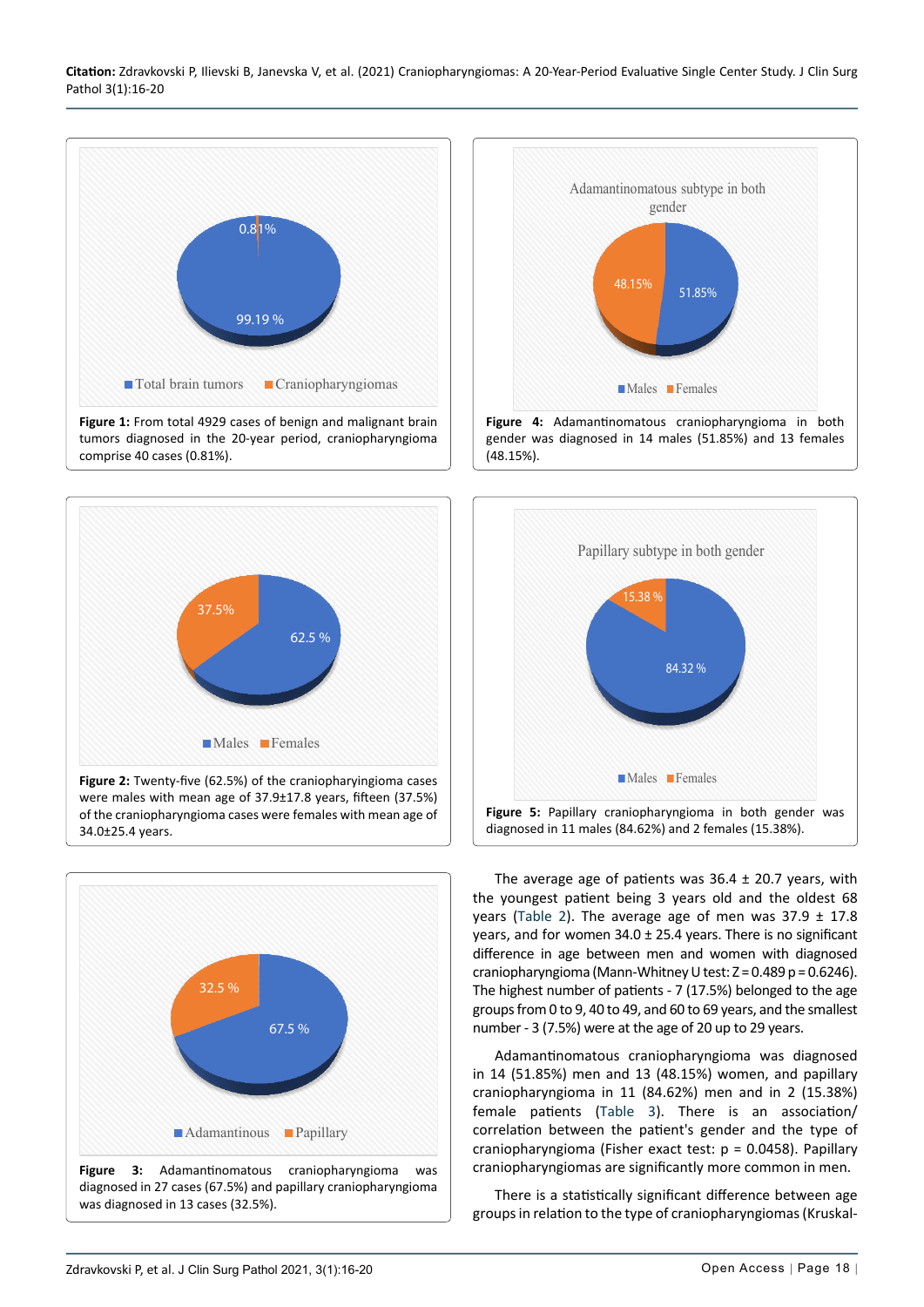| <b>Age Groups/Years</b> | <b>Number of Patients</b> | %    |
|-------------------------|---------------------------|------|
| $0 - 9$                 |                           | 17.5 |
| $10 - 19$               | 4                         | 10.0 |
| $20 - 29$               | 3                         | 7.5  |
| $30 - 39$               | 6                         | 15.0 |
| 40 - 49                 |                           | 17.5 |
| $50 - 59$               | 6                         | 15.0 |
| $60 - 69$               |                           | 17.5 |
| Total                   | 40                        | 100% |

<span id="page-3-0"></span>**Table 2:** Distribution of patients by age groups.

<span id="page-3-1"></span>**Table 3:** Distribution of patients according to the histological type of craniopharyngioma and gender.

| <b>Histological Type</b> | Male   | Female | Total |  |
|--------------------------|--------|--------|-------|--|
| <b>Adamantinomatous</b>  | 14     | 13     | 27    |  |
|                          | 51.85% | 48.15% |       |  |
| Papillary                | 11     |        |       |  |
|                          | 84.62% | 15.38% | 13    |  |
| Total                    | 25     | 15     | 40    |  |

<span id="page-3-2"></span>**Table 4:** Distribution of patients under the histological type of craniopharyngioma and age groups.

| <b>Age Groups</b> | <b>Adamantinomatous</b><br>Craniopharyngioma | Papillary<br>Craniopharyngioma | Total |
|-------------------|----------------------------------------------|--------------------------------|-------|
| $0 - 9$           |                                              |                                |       |
| $10 - 19$         | 4                                            |                                | 4     |
| $20 - 29$         | 1                                            | $\mathcal{P}$                  | 3     |
| $30 - 39$         | 5                                            |                                | 6     |
| 40 - 49           | 3                                            | 4                              |       |
| $50 - 59$         | 3                                            | 3                              | 6     |
| $60 - 69$         | 4                                            | 3                              |       |
| Total             | 27                                           | 13                             | 40    |

<span id="page-3-3"></span>**Table 5:** Distribution of patients by tumor localization.

| Localization                           | <b>Number of Patients</b> | ℅    |
|----------------------------------------|---------------------------|------|
| Sellar region                          | 11                        | 27.5 |
| <b>Third ventricle</b>                 | 6                         | 15.0 |
| Suprasellar and retrosellar region     | 3                         | 7.5  |
| Sellar and suprasellar region          | 4                         | 10.0 |
| Cerebrum                               | 8                         | 20.0 |
| <b>Suprasellar and third ventricle</b> | 1                         | 2.5  |
| Suprasellar region                     | 6                         | 15.0 |
| Cerebrum and supsrasellar              | 1                         | 2.5  |
| <b>Total</b>                           | 40                        | 100% |

Wallis ANOVA:  $H = 14.86$  p = 0.0274). Adamantinomatous craniopharyngioma is significantly more pronounced in young people - aged 0 to 19 years ([Table 4](#page-3-2)).

In most patients, the localization of craniopharyngioma was in Sellar region - 11 (27.5%) and Cerebrum - 8 (20%) ([Table 5](#page-3-3)).

## **Discussion**

 In the period of 20 years (from 1998 to 2018), 40 cases of craniopharyngiomas were diagnosed in the Republic of North Macedonia, which is 0.81% of the total (4929) of diagnosed benign and malignant tumors in the investigated period. During the examined period, the prevalence rate of diagnosed craniopharyngiomas was 0.10 per 100 000 inhabitants. Most, 5 (12.5%) cases were registered in 1999, with an incidence rate of 0.25 per 100 000 inhabitants in that year. Of the total of 40 patients, 25 (62.5%) were men and 15 (37.5%) of females.

The average age of patients was 36.4 ± 20.7 years, with the youngest patient being 3 years old and the oldest 68 years. The average age of men was  $37.9 \pm 17.8$  years, and for women  $34.0 \pm 25.4$  years. There is no significant difference in age between men and women with diagnosed craniopharyngioma (Mann-Whitney U test:  $Z = 0.489$  p = 0.6246). The highest number of patients - 7 (17.5%) belonged to the age groups from 0 to 9, 40 to 49, and 60 to 69 years, and the smallest number - 3 (7.5%) were at the age of 20 up to 29 years.

Adamantinomatous craniopharyngioma was diagnosed in 27 (67.5%) individuals, and papillary craniopharyngioma in 13 (32.5%) patients. Adamantinomatous craniopharyngioma was diagnosed in 14 (51.85%) men and 13 (48.15%) women, and papillary craniopharyngioma in 11 (84.62%) men and in 2 (15.38%) female patients. There is an association/ correlation between the patient's gender and the type of craniopharyngioma (Fisher exact test: p = 0.0458). Papillary craniopharyngiomas are significantly more common in men.

There is statistically significant difference between age groups in relation to the type of craniopharyngiomas (Kruskal-Wallis ANOVA:  $H = 4.86$  p = 0.0274). Adamantinomatous craniopharyngioma is significantly more pronounced in young people - aged 0 to 19 years. In most patients, the localization of craniopharyngioma was in Sellar region - 11 (27.5%) and Cerebrum - 8 (20%). Of the total of 40 patients with craniopharyngioma diagnosed during the study, 9 (22.5%) experienced relapse of the tumor for a period of 1 to 3 years. (at the earliest the same year, and at the latest after 3 years).

Of the total of 40 patients with craniopharyngioma diagnosed during the study, 9 (22.5%) experienced relapse of the tumor for a period of 1 to 3 years (at the earliest the same year, and at the latest after 3 years).

- In 6 of the patients, there was 1 recurrent tumor.
- **•** In 1 patient, there were 2 recurrent tumors.
- **•** In 2 patients, there were 3 recurrent tumors.

#### **Conclusion**

We found association/correlation between gender, age and histological subtype. Papillary craniopharyngioma appears more frequently in males and adamantinomatous was most prevalent in younger patients.

## **References**

- 1. [Lithgow K \(2019\) Craniopharyngiomas. Endotext.](https://www.ncbi.nlm.nih.gov/books/NBK538819/)
- 2. [Larkin S J, Ansorge O \(2013\) Pathology and pathogenesis of](https://pubmed.ncbi.nlm.nih.gov/22886701/)  [craniopharyngiomas. Pituitary 16: 9-17.](https://pubmed.ncbi.nlm.nih.gov/22886701/)
- 3. [Martinez-Barbera JP, Buslei R \(2015\) Adamantinomatous](https://pubmed.ncbi.nlm.nih.gov/25503464/)  [craniopharyngioma pathology, molecular genetics and mouse](https://pubmed.ncbi.nlm.nih.gov/25503464/)  [models. J Pediatr Endocrinol Metab 28: 7-17.](https://pubmed.ncbi.nlm.nih.gov/25503464/)